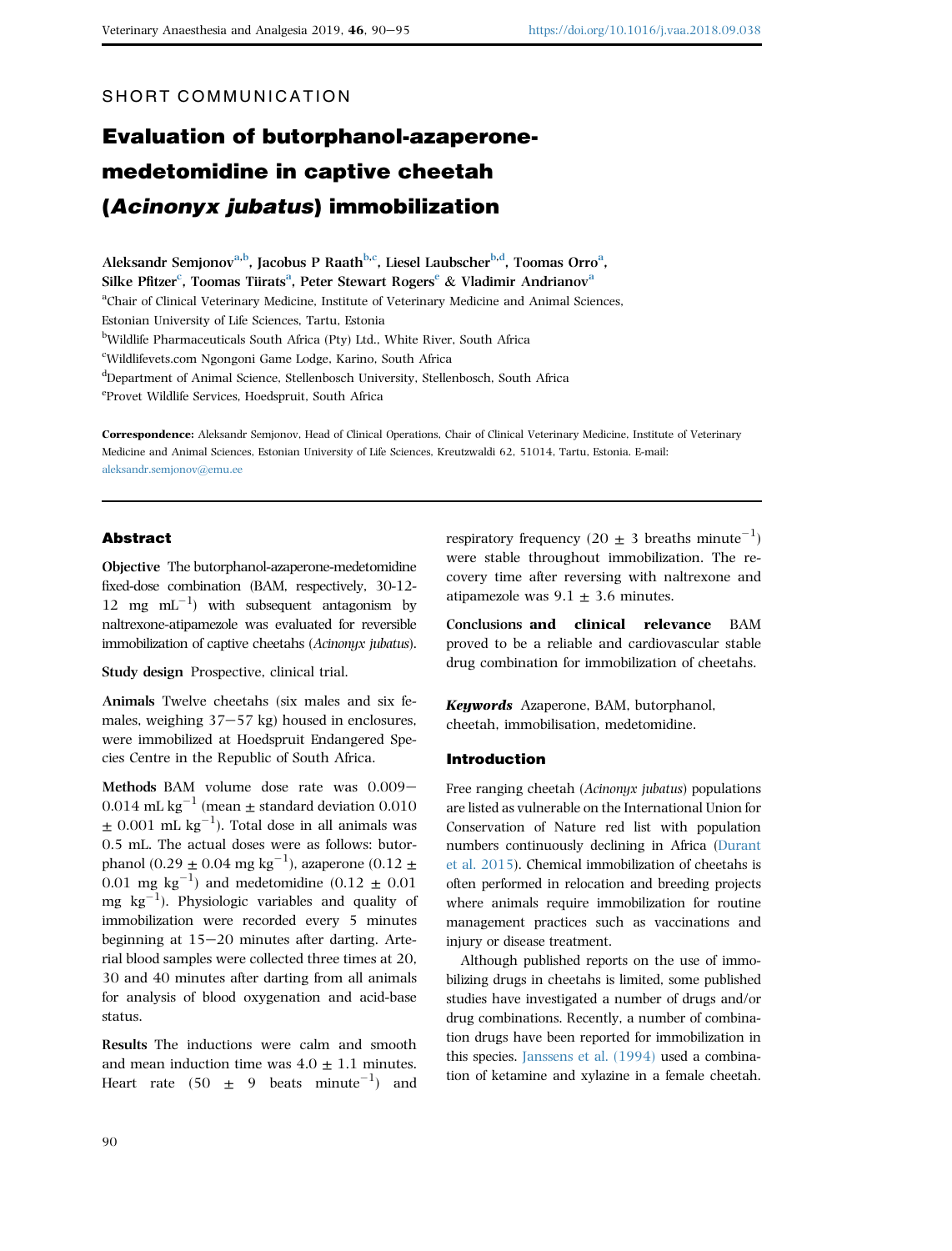[Lewandowski et al. \(2002\)](#page-5-0) evaluated the use of tiletamine-zolazepam (TZ) in combination with ketamine and xylazine at various dosages. The combination provided rapid induction after a single intramuscular (IM) injection along with a safe, predictable working time, good muscle relaxation and analgesia. [Stegmann](#page-5-0) & [Jago \(2006\)](#page-5-0) compared the effects of either ketamine and medetomidine (KM), ketamine and midazolam (K/MID) or tiletamine, zolazepam and medetomidine (TZM). Although no differences were observed in induction time or blood pressure (BP) between the groups, the authors noted seizures in all animals immobilized with KM as well as a lower heart rate (HR).

The use of the TZ has been the popular choice for many veterinarians working with cheetahs in South Africa [\(Lewandowski et al. 2002; Walzer](#page-5-0) & [Huber](#page-5-0) [2002; Stegmann](#page-5-0) & [Jago 2006\)](#page-5-0). However, without an antagonist, recovery usually takes a long time and while some authors report a smooth recovery, others have found that recovery is often rough with animals jerking their heads around and repeatedly hitting the floor for up to 30 minutes ([Walzer](#page-5-0) & [Huber 2002](#page-5-0)). [Walzer](#page-5-0) & [Huber \(2002\)](#page-5-0) found that the use of a partial antagonist such as flumazenil or sarmazenil shortened the recovery time and lead to a calmer and smoother recovery.

Most notably, reports on the majority of immobilization protocols mentioned that cheetahs could not be rapidly reversed, therefore animals were vulnerable to attack should they be released into the wild during recovery.

[Lafortune et al. \(2005\)](#page-5-0) investigated the use of medetomidine, butorphanol and midazolam in captive cheetahs and found this combination to produce a smooth and fast induction, adequate immobilization for minor procedures and a quick recovery after reversal with atipamezole, flumazenil and naltrexone. The authors noted that this ketamine-free combination was particularly beneficial for animals with liver/kidney dysfunction. The aim of the current study was to investigate the use of a butorphanol-azaperone-medetomidine fixed-dose combination (BAM) for the safe and reversible immobilization of cheetahs. The study hypothesized that this combination could produce both rapid and smooth inductions as well as induce a good level of immobilization characterized by stable cardiopulmonary and respiratory parameters. In addition, the study aimed to show that reversal of this combination with naltrexone and atipamezole could produce

rapid, uneventful recoveries that would be suitable for use in wild animals.

## Materials and methods

Twelve cheetahs (six males and six females), housed in enclosures, were immobilized at Hoedspruit Endangered Species Centre in the Republic of South Africa during January 2016. The animals were immobilized for clinical examination, blood collection, microchipping, deworming and genetic material collection.

BAM, as used in this study, was produced by Wildlife Pharmaceuticals South Africa (Pty) Ltd., South Africa. Each mL of the solution contained the active pharmaceutical ingredients as 30 mg of butorphanol, 12 mg of azaperone and 12 mg of medetomidine. The individual doses for the combination were calculated based on a previous BAM study on African lions ([Semjonov et al. 2017\)](#page-5-0). The total dose in all animals was 0.5 mL. The body weight of the animals was estimated based on body condition. A pistol projector (Dan-Inject ApS, Denmark) was used to deliver the drug. Darts (Dan-Inject ApS) with a volume of 1.5 mL and a  $1.5 \times 30$  mm plain needle were used (Dan-Inject ApS). Remote darting was performed from outside the enclosures at distances ranging from 3 to 5 m. All injections were administered into the muscles of the thigh. All the animals were darted between 6 am and 10 am, avoiding high mid-day environmental temperatures. The air temperature ranged from 22.0 to 38.6  $\degree$ C.

Two stages of induction were timed: first from time of the darting until the first signs of sedation, including open mouth, ataxic gait and lowering of the head; second from the injection time until sternal or lateral recumbency. Once the animals reached lateral recumbency, an additional 5 minutes were given before animals were approached and blindfolded. Animals were placed on a stretcher, carried from the enclosure and transported by vehicle to a shaded area around 300 m from the enclosure, where monitoring could be performed. The tracheas of all animals were intubated using endotracheal tubes (Jorgensen Labs, CO, USA)  $9-11$  mm in diameter. Every 5 minutes, beginning at  $15-20$  minutes after darting, monitoring of physiological parameters [HR, respiratory frequency  $(f_R)$ , oxygen saturation  $(SpO<sub>2</sub>)$ , noninvasive BP and rectal temperature] was conducted using a veterinary monitor (Capnovet Deluxe Multiparameter Monitor; Eickemeyer, Germany). Auscultation with a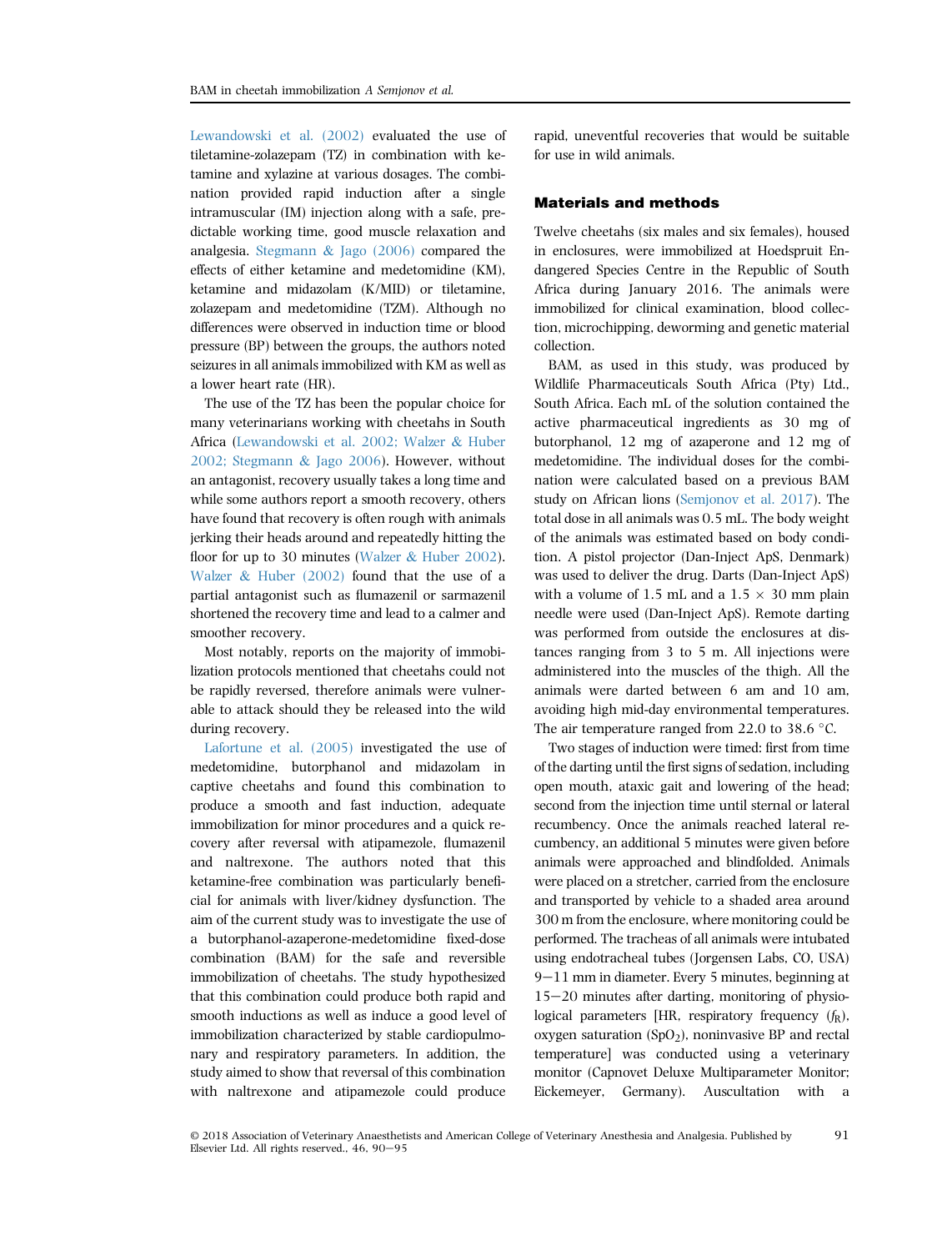stethoscope (3M Littmann Classic II S.E. Stethoscope; 3M United States, MN, USA) was performed every 5 minutes for the entire period of immobilization. The level of muscle relaxation was assessed based on the general muscle tone and position of the lower jaw using a 3-point scale. Level 1 indicated the absence of muscle tone, level  $2-a$  light tone and level  $3-a$ strongly marked tone. Capillary refill time and palpebral reflex were additionally monitored.

Arterial blood samples were collected from the femoral or median caudal artery of the tail at 20, 30 and 40 minutes after darting. The samples were immediately analysed using a portable analyzer (i-STAT1 Portable Clinical Analyzer; Abaxis, CA, USA) and cartridges (i-STAT cartridges  $CG4+\&$  CHEM8+; Abaxis). Variables measured included pH, arterial partial pressure of oxygen  $(PaO<sub>2</sub>)$ , partial pressure of carbon dioxide  $(PaCO<sub>2</sub>)$ , lactate, haematocrit, sodium, potassium, chlorine, urea, creatinine, glucose and ionized calcium levels. Actual base excess, actual bicarbonate, arterial haemoglobin, arterial blood SpO2 and haemoglobin were calculated from the measured values.

The average duration of monitoring and of all the manipulations was 40 minutes. The animals were extubated  $45-50$  minutes after the beginning of immobilization, provided a strongly marked palpebral reflex was observed. Following extubation, all animals were weighed using a portable scale (Anyload OCSL Mini Crane Scale; Anyload Transducer Co. Ltd., Canada) to determine their body weight and transported back to the enclosure by vehicle. In the enclosure the cheetahs were placed in the lateral position in the shade on the ground.

To reverse the effect of medetomidine, atipamezole  $(Antisedan 5 mg mL<sup>-1</sup>; Orion Pharma, Finland) at$ five times the medetomidine dose in mg was used. Naltrexone hydrochloride [Trexonil 50 mg  $mL^{-1}$ , Wildlife Pharmaceuticals (Pty) Ltd.] was used to reverse butorphanol at a total dose of 15 mg in all animals. Antagonists were then injected IM into the muscles of the thigh. The following stages of recovery were recorded: time elapsed from injection until the first signs of recovery, including eye blinking; time to head lifting; time to standing; and time to fully coordinated movement (i.e. full recovery).

#### Statistical analysis

For the analysis of anaesthetic dosage effects on the cheetahs'  $HR$ ,  $f_R$ , systolic and diastolic BP, mean arterial pressure (MAP),  $SpO<sub>2</sub>$ , PaO<sub>2</sub> and PaCO<sub>2</sub>, the

area under the curve (AUC) was calculated using a trapezoid method for every measurement for the immobilization period (40 minutes). The mean AUCs were used as response variables in linear regression models. The exact anaesthetic dosage (calculated after weighing immobilized cheetahs) and bodyweight were used as continuous explanatory variables. Sex was included in models to control for a possible cofounding effect. For evaluation  $f_R$  effect on the PaO<sub>2</sub> and SpO<sub>2</sub> linear egression models using  $PaO<sub>2</sub>$  or  $SpO<sub>2</sub>$ , mean AUCs as response variables and  $f_R$  as an explanatory variable were used.

For analysis of the effect of BAM on induction (time to recumbency) and recovery time, linear regression models were used.

Linear mixed models were used to explore the overall time trend in lactate, arterial blood pH and body temperature. Animals were included as random intercepts and polynomials of time (minutes) as fixed effects in increasing order. The isotropic spatial exponential covariance structure was used to model serial correlations of repeated measurements at the within-animal level in all models.

A backward elimination procedure was performed for the final models. The model's assumptions were verified by scatter and normality plots of standardized residuals. For statistical analysis, STATA 14.0 (Stata Corporation, TX, USA) software was used. All  $p$  values  $\leq 0.05$  were considered statistically significant. Data are reported as mean  $\pm$ standard deviation (SD).

### **Results**

The average duration of monitoring and of all manipulations was 40 minutes. Data from six male cheetahs weighing  $54.1 \pm 2.8$  kg (range  $50-57$  kg) and from six female animals weighing  $47.8 \pm 5.6$  kg (range  $37-54$  kg) were used in this study. In all 12 animals, immobilization occurred after a single injection of BAM. There was no need for additional injections to achieve immobilization. The following actual dose rates were used: BAM volume dose rate range was  $0.009-0.014$  mL kg<sup>-1</sup> (0.010  $\pm$  0.001 mL  $\text{kg}^{-1}$ ). The total dose in all animals was 0.5 mL. The actual doses were as follows: butorphanol (0.29  $\pm$  0.04 mg kg<sup>-1</sup>), azaperone (0.12  $\pm$  0.01 mg kg<sup>-1</sup>) and medetomidine  $(0.12 \pm 0.01 \text{ mg kg}^{-1})$ . First signs were observed within  $1-5$  minutes (2  $\pm$  1 minutes) after darting and all animals were recumbent between 3 and 7 minutes  $(4 \pm 1$  minutes) after darting.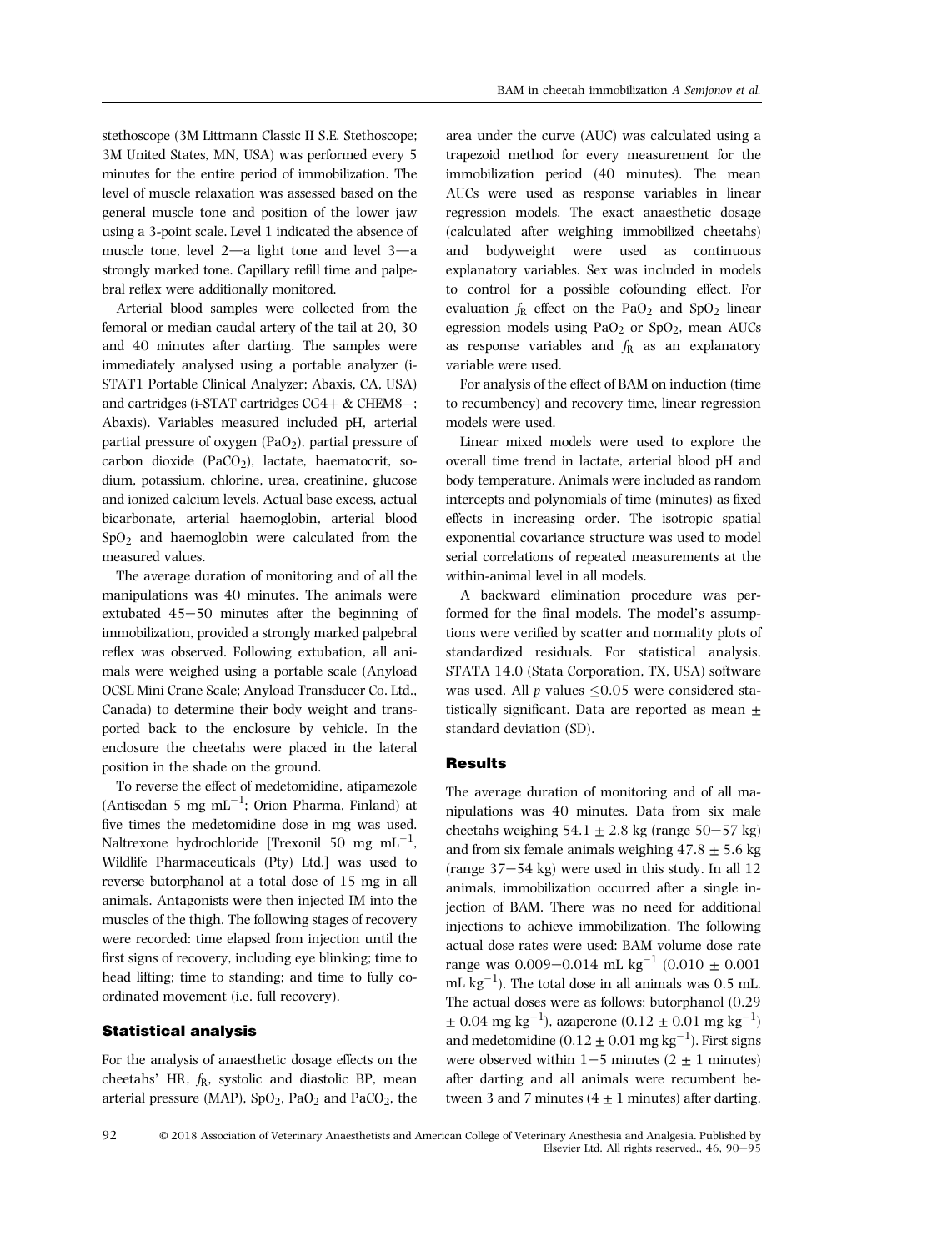There was no association between the BAM actual dose and the induction time  $(p = 0.751)$  recorded. The inductions were observed to be calm and smooth with no side effects. Vomiting was not observed in any of the cheetahs. Two animals remained in sternal recumbency and never attained lateral recumbency but were immobilized; 10 cheetahs went into lateral recumbency.

Immobilization was stable and no sudden arousals were observed. During the first  $20-30$  minutes of immobilization, spontaneous limb twitches were present in nine animals. Low jaw muscle tone disappeared within  $10-15$  minutes after injection and remained at level 1. Capillary refill times were less than 2 seconds in all animals. In seven animals, the colour of the tongue was bluish, while breathing was deep and stable at the same time. Palpebral reflex disappeared at the fifteenth minute of monitoring and did not reappear until recovery. None of the cheetahs showed any reaction to intubation, extubation, or other painful procedures (e.g. blood collection). No apnoea was observed in any of the cheetahs, but abnormal breathing patterns, characterized by inhalation followed by a pause in breathing and eventual exhalation, were recorded in five animals. The arterial blood gases were at an acceptable level throughout immobilization  $[PaO<sub>2</sub> 69 \pm 9$  mmHg (9.2)

 $\pm$  1.2 kPa) and PaCO<sub>2</sub> 33  $\pm$  5 mmHg (4.4  $\pm$  0.7 kPa)]. There was no association between  $f_R$  and PaO<sub>2</sub>  $(p = 0.874)$  or  $f_R$  and  $SpO<sub>2</sub>$   $(p = 0.0768)$ . The duration of immobilization of each cheetah without additional doses was little less than 1 hour. Recovery was smooth and calm. Time from injection of the antidotes to the first signs of recovery was  $4.5 \pm 1.7$ minutes; time of full recovery was  $9.0 \pm 3.6$  minutes. There was no correlation between recovery time and the actual BAM dose ( $p = 0.854$ ). No mortalities occurred during the study.

Table 1 presents the mean  $\pm$  SD and range of the main parameters measured during monitoring and the results of blood gases analyses. Blood pH levels  $(p = 0.023)$  and lactate levels  $(p < 0.001)$  steadily declined in all animals, which is indicative of normal tissue perfusion. MAP was elevated  $(167 + 19)$ mmHg) and there was no association between MAP and the actual BAM dose  $(p = 0.640)$ .

# **Discussion**

Published reports on suitable immobilization protocols for cheetahs are very limited, although immobilization of this species is common, particularly in South Africa. Additionally, most studies report on the use of TZ or ketamine combinations. When animals are to be released into the wild, a fully reversible

Table 1 The physiological response of cheetahs to immobilization with butorphanol-azaperone-medetomidine fixed-dose combination (BAM) over a 40-minute period.

| Variable                         |                                        | $10 - 20$ min <sup>1</sup> | $20 - 30$ min <sup>1</sup> | $30 - 40$ min <sup>1</sup> | Overall*[min-max]                                                                                                                      |
|----------------------------------|----------------------------------------|----------------------------|----------------------------|----------------------------|----------------------------------------------------------------------------------------------------------------------------------------|
| Heart rate                       | Beats minute <sup>-1</sup> 48 $\pm$ 10 |                            | $50 \pm 10$                | $53 \pm 9$                 | $50 \pm 9$ [32-70]                                                                                                                     |
| Respiratory<br>frequency         | Beats minute <sup>-1</sup> 18 $\pm$ 3  |                            | $19 \pm 4$                 | $18 \pm 3$                 | $20 \pm 3 [8 - 28]$                                                                                                                    |
| Rectal<br>temperature            | $^{\circ}$ C                           | $38.1 \pm 0.6$             | $38.2 \pm 0.7$             | $38.3 \pm 0.7$             | $38.2 \pm 0.7$ [36.8-39.1]                                                                                                             |
| Systolic blood<br>pressure       | mmHq                                   | $198 \pm 22$               | $197 \pm 20$               | $188 \pm 18$               | 197 ± 19 [122-209]                                                                                                                     |
| Diastolic blood mmHq<br>pressure |                                        | $152 \pm 20$               | $151 \pm 21$               | $147 \pm 16$               | $151 \pm 19$ [96-176]                                                                                                                  |
| Mean arterial<br>pressure        | mmHg                                   | $172 \pm 20$               | $168 \pm 21$               | $163 \pm 16$               | $167 \pm 19$ [106-186]                                                                                                                 |
| SpO <sub>2</sub>                 | %                                      | $88 \pm 5$                 | $90 \pm 4$                 | 91 $\pm$ 4                 | $93 \pm 2$ [80-100]                                                                                                                    |
| SO <sub>2</sub>                  | $\%$                                   | $93 \pm 4$                 | $90 \pm 5$                 | 91 $\pm$ 4                 | $92 \pm 4$ [79-95]                                                                                                                     |
| PaO <sub>2</sub>                 | mmHg (kPa)                             |                            |                            |                            | $72 \pm 3$ (9.6 $\pm$ 0.4) $76 \pm 2$ (10.1 $\pm$ 0.3) $73 \pm 3$ (9.7 $\pm$ 0.4) 68 $\pm$ 9 [50-86] (9.1 $\pm$ 1.2 [6.7]<br>$-11.5$ ] |
| PaCO <sub>2</sub>                | mmHg (kPa)                             |                            |                            |                            | $33 \pm 5 (4.4 \pm 0.7)$ $34 \pm 5 (4.5 \pm 0.7)$ $32 \pm 5 (4.3 \pm 0.7)$ $33 \pm 5 [29-45] (4.4 \pm 0.7)$ $3.9$<br>$-6.0$ ]          |
| pH <sup>†</sup>                  |                                        | $7.35 \pm 0.03$            | $7.33 \pm 0.02$            | $7.32 \pm 0.05$            | $7.33 \pm 0.02$ [7.25-7.41]                                                                                                            |
| Lactate                          | mmol $L^{-1}$                          | $0.42 \pm 0.4$             | $0.30 \pm 0.2$             | $0.30 \pm 0.2$             | $0.3 \pm 0.2$ [0.30-0.88]                                                                                                              |

\*Median  $\pm$  standard deviation. <sup>†</sup>Corrected to the rectal temperature.

PaO<sub>2</sub>, arterial partial pressure of oxygen (measured value, temperature corrected); PaCO<sub>2</sub>, partial pressure of arterial carbon dioxide (measured value, temperature corrected);  $SpO<sub>2</sub>$ , haemoglobin oxygen saturation measured by pulse oximetry.

© 2018 Association of Veterinary Anaesthetists and American College of Veterinary Anesthesia and Analgesia. Published by Elsevier Ltd. All rights reserved., 46, 90-95 93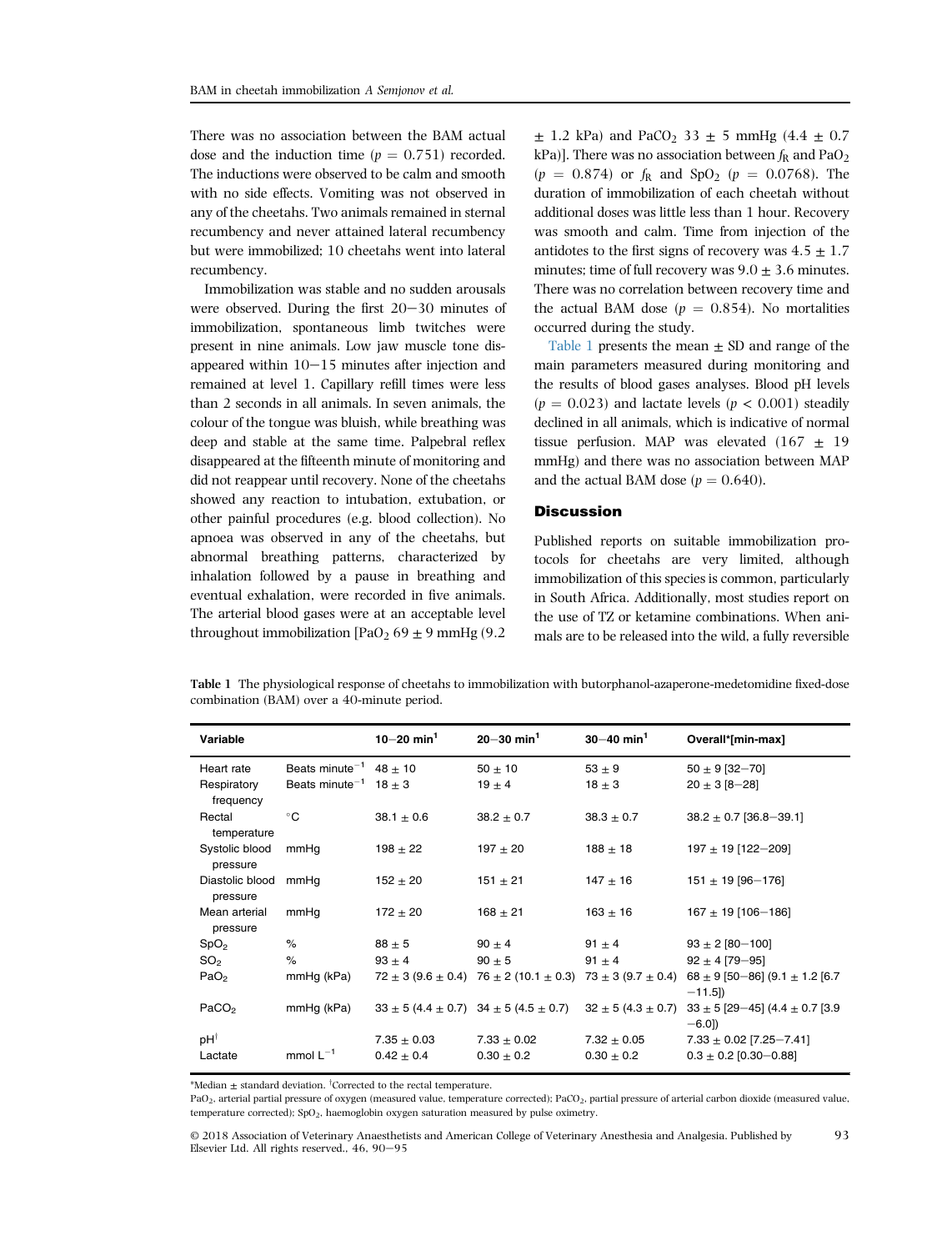drug combination which provides rapid, smooth recoveries is important, so as not to endanger the welfare of the animals when they are released into areas where they are vulnerable to attack by other predators. Moreover, rapid recoveries allow for more complete monitoring of recovery upon release of the animal.

In the current study, all the animals showed calm and smooth inductions that were rapid and without observable side effects. The lack of intramuscular and subcutaneous fat as well as the excellent muscular blood supply in this species likely contributed to the rapid inductions. Induction times were similar to those reported for cheetahs immobilized with TZ ([Deem et al. 1998](#page-5-0); [Lewandowski et al. 2002; Walzer](#page-5-0) & [Huber 2002](#page-5-0)) and much faster than those that have been reported for cheetahs immobilized with KM (9.2 ± 3.4 minutes), ketamine, midazolam and medetomidine (11.3  $\pm$  10 minutes) or TZM (16.8  $\pm$  18.1 minutes) [\(Stegmann](#page-5-0) & [Jago 2006](#page-5-0)).

Seven animals presented with bluish coloured tongues or mild cyanosis. Cyanosis is caused by the presence of more than 5 g desaturated haemoglobin per 100 mL of blood and is generally accepted to develop when blood is insufficiently oxygenated in the lungs or when haemoglobin is unable to carry oxygen [\(Sinclair 2003](#page-5-0)). It has been reported in a number of species treated with medetomidine, and [Miller et al. \(2009\)](#page-5-0) note that oral mucous membranes should consistently be monitored as an adjunct to pulse oximetry, specifically when low  $SpO<sub>2</sub>$ values are observed during immobilization with BAM. This is because of the peripheral vasoconstrictive effects of the alpha2-adrenoceptor, medetomidine, in the drug combination ([Flacke 1992\)](#page-5-0). Additionally, [Sinclair \(2003\)](#page-5-0) theorizes that cyanosis may also develop because of the stagnation of blood within peripheral capillary beds, which results in increased oxygen extraction. Thus, the cyanosis observed with the administration of medetomidine may likely be due to low blood flow through peripheral capillary beds and an actual venous desaturation. This is substantiated by the fact that relatively low peripheral  $SpO<sub>2</sub>$ was observed in all the animals  $(SpO<sub>2</sub> < 95%)$  while arterial blood gas analysis revealed that blood oxygenation was at an acceptable level throughout immobilization (PaO<sub>2</sub> > 70 mmHg). It must be kept in mind that pulse oximetry readings may often be problematic, particularly in animals treated with alpha<sub>2</sub>-agonists that result in vasoconstriction, since the decreased peripheral blood flow may hamper accurate readings.

Respiration was good with all animals maintaining respiratory rates between 10 and 20 breaths minute $^{-1}$ , consistent PaO<sub>2</sub> values > 70 and PaCO<sub>2</sub> values < 40 mmHg throughout immobilization. Although none of the animals developed apnoea, some apneustic-type breathing was noted in five of the animals. This abnormal breathing pattern was characterized by inhalation followed by a pause in breathing and eventual exhalation, although neither inhalation nor exhalation appeared abnormal in depth or duration. This occurrence may have been due to a respiratory disturbance as a result of both butorphanol and medetomidine, although no published reports are available that elucidate on the effect of butorphanol in combination with medetomidine on breathing patterns. Doses of 20-60  $\mu$ g kg<sup>-1</sup> of medetomidine have been reported to result in reduced respiratory rates for varying periods in a number of studies in dogs ([Sinclair 2003\)](#page-5-0). Conversely, butorphanol is also a sigma-receptor agonist which may stimulate respiratory drive. In the current study, respiratory rates and blood gas results indicated that respiration was adequately maintained throughout monitoring and so clinically, the occurrence of apneustic-type breathing in some of the animals could be considered irrelevant.

Hypertension was noted in all animals with MAP consistently exceeding 150 mmHg. Similar results were reported by [Deem et al. \(1998\)](#page-5-0) in cheetahs immobilized with TZM. [Lafortune et al. \(2005\)](#page-5-0) also noted hypertension in all the cheetahs they immobilized with a medetomidine-butorphanol-midazolam combination. The peripheral vasoconstriction caused by medetomidine has been shown to result in hypertension, although this effect has also been reported to be transient ([Sinclair 2003\)](#page-5-0). Additionally, this effect may vary between species and although the extent of the effect is not dose-dependent, its duration has been shown to increase with increasing doses of medetomidine ([Kuusela et al. 2000\)](#page-5-0) . In dogs, [Kuusela et al. \(2000\)](#page-5-0) found that medetomidine doses exceeding 20  $\mu$ g kg<sup>-1</sup> resulted in a longer duration of hypertension associated with a persistent increase in systemic vascular resistance. In the current study, the mean dose of medetomidine in the cheetah was 120  $\mu$ g kg<sup>-1</sup> which could explain why hypertension was noted throughout monitoring. Furthermore, it has been suggested that cheetahs in captivity suffer from chronic stress which may, as it does in humans, produce hypertension ([Cassia et al. 2015\)](#page-5-0). Indeed, [Stegman and Jago \(2006\)](#page-5-0) found that immobilized